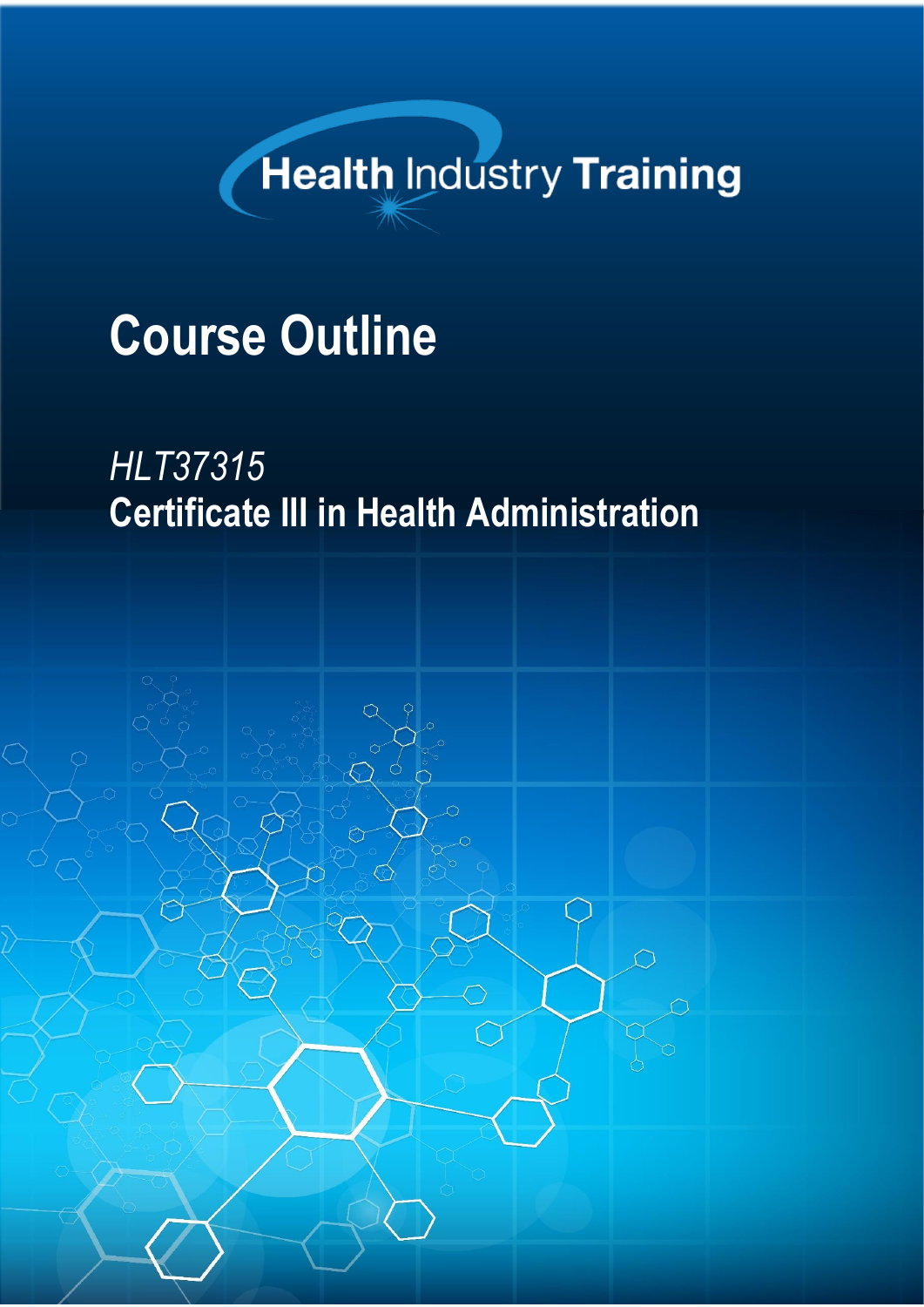### **Why Choose Health Industry Training**

Health Industry Training is passionate and committed to inspiring students to achieve their career goals and aspirations. If you want to be part of an exciting, fast growing industry, the health and community services sector and Health Industry Training can fulfil that goal.

The health sector is currently the largest employment and fastest growing sector in Australia. The opportunities for Australians are exciting and rewarding. To be part of this industry it is important you select the most appropriate training organisation to ensure you receive the necessary knowledge, skills and practical experience needed to secure a place.

Health Industry Training has many years' experience in the health sector. We specialise in health and community services and keep well informed of the current and future trends occurring in the health and community services sector.

Health Industry Training will help you successfully complete your qualification using an individual, supportive approach by providing you with a training plan individualised to suit your needs and lifestyle. Study your way, place and pace with the support of a personal trainer.

It is recommended that you read this course outline in conjunction with the student handbook that is available on the Health Industry Training website.

### *Inspiring students to achieve!*

RTO National Provider # 32145

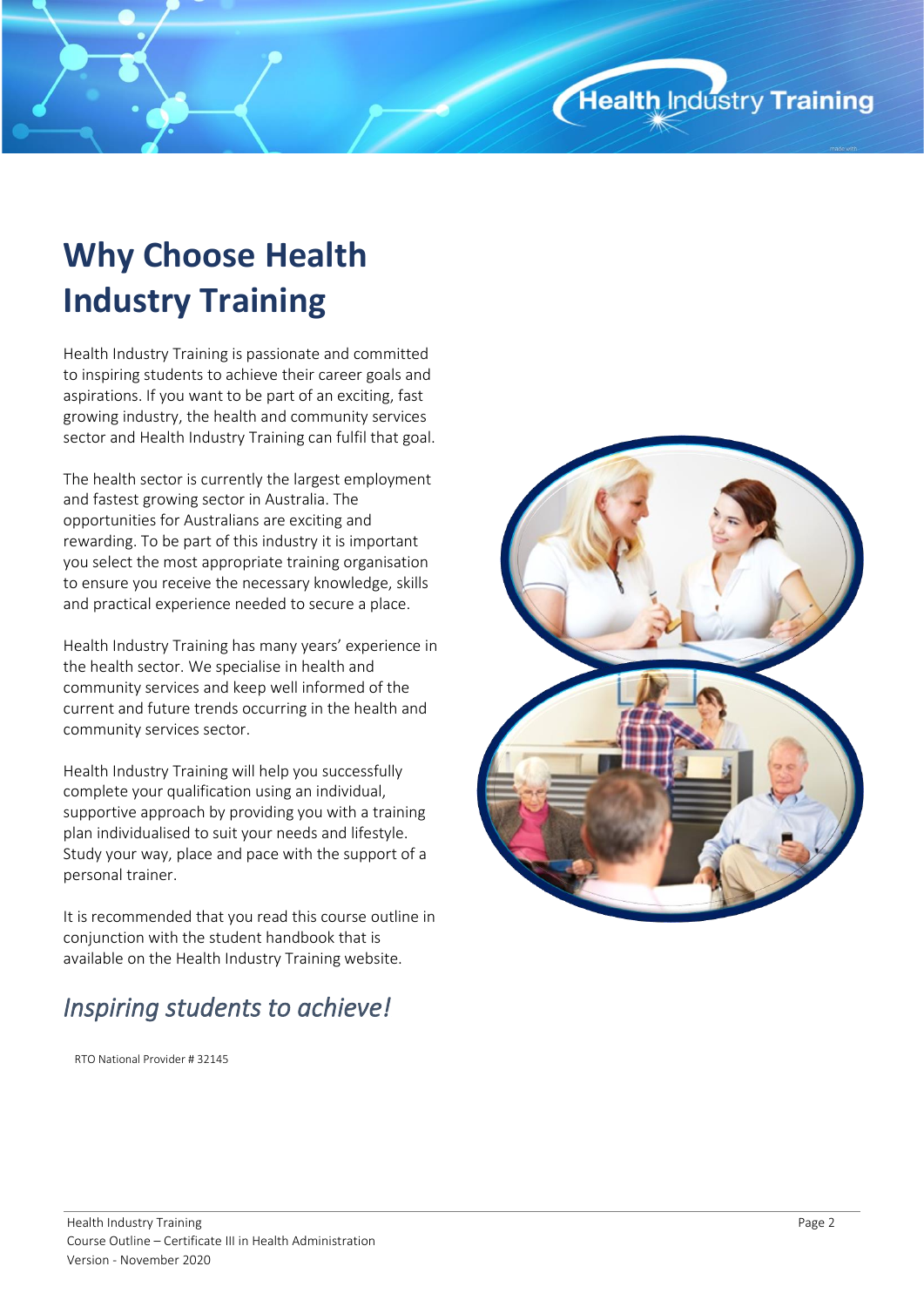

### **HLT37315 Certificate III in Health Administration**

#### **Course Details Course Act and Line Course Details**

| <b>Duration</b>                        | Maximum 18 months                                                                                                                         |
|----------------------------------------|-------------------------------------------------------------------------------------------------------------------------------------------|
| <b>Delivery Method</b>                 | Flexible<br>Individual needs approach to<br>learning<br><b>Practical Placement</b>                                                        |
| Enrolment Method Open enrolment        |                                                                                                                                           |
| <b>Prospect Career</b><br><b>Roles</b> | Medical receptionist<br>Hospital administration officer<br>Hospital administrative<br>assistant<br>Ward clerk<br>Admissions clerk         |
| Assessment<br><b>Methods</b>           | Short answer questions<br>Projects<br>Case studies<br>Workplace portfolio<br>Research reports<br>Practical placement<br>Practical logbook |

Health administrators work in the context of a functional or operational unit/service in a healthcare setting providing health support services, health technical services, health care services, health professional support services, health administration services and practice management.

General Business Operations includes three areas.

- Health Administration
- Health Supervision
- Practice Management

Career progression is a top priority for the majority of administrative professionals in Australia, and employers who don't recognise this will risk losing crucial staff members, according to new research from recruitment firm Office Team. Health Administration Workers complete a wide range of administrative tasks under direct or indirect supervision.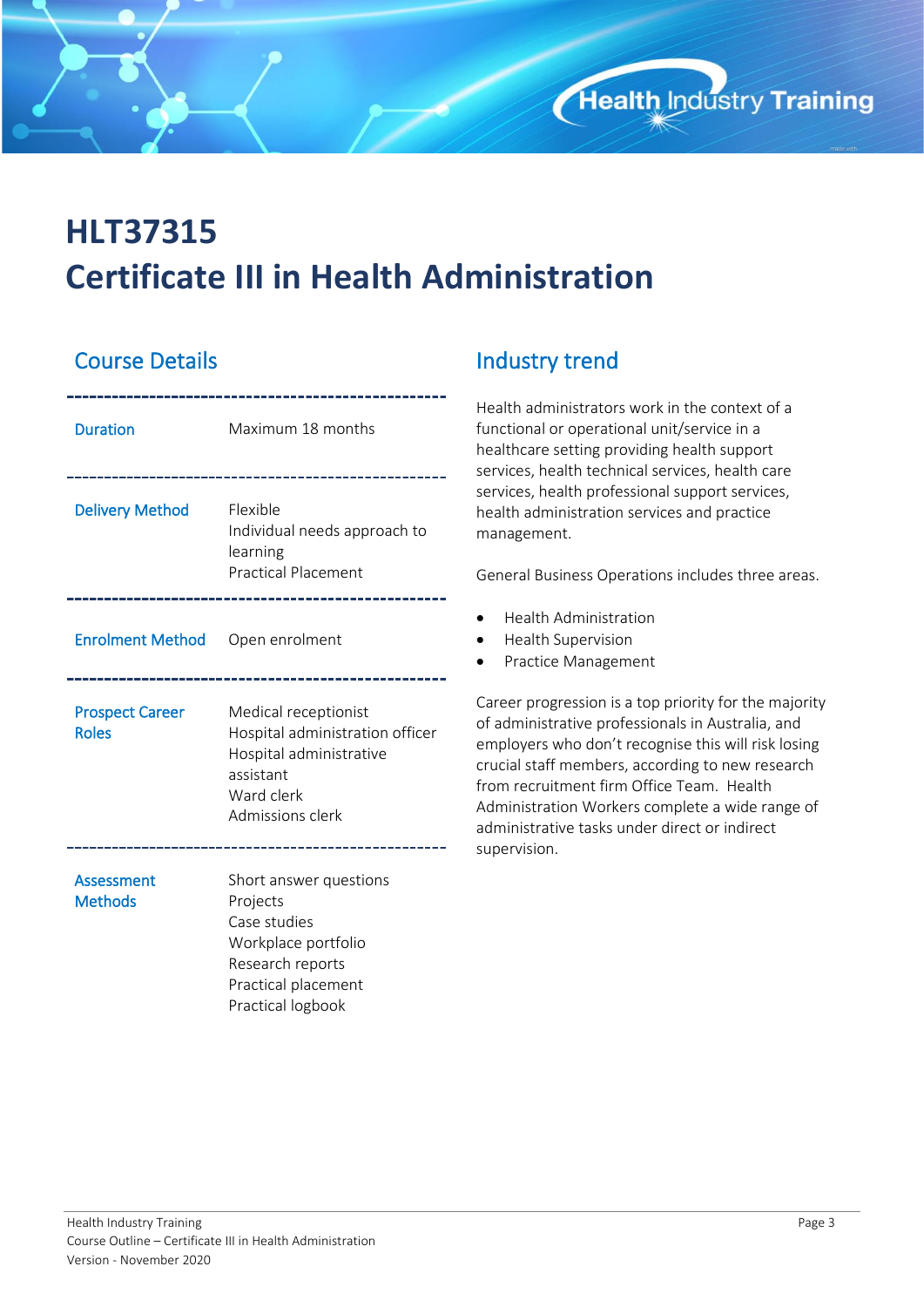

### **Course Information**

#### **Delivery Method**

The Certificate III in Health Administration is delivered through a blended delivery method.

Students are provided with learner resources and assessment handbooks for each unit of competency. The assessment handbooks provide students with instructions on submitting assessments.

#### **Assessment Methods**

Health Industry Training uses a range of assessment methods to ensure sufficient evidence can be gathered to demonstrate you can perform the tasks against the specified criteria. Assessment methods can include:

- Short answer questions
- Projects / Reports
- Case studies
- **Scenarios**
- Workplace portfolios
- Practical placement logbook

#### **Recognition of Prior Learning**

RPL considers previous formal study and work experience and then assesses this against the elements of competency to determine competency. Students seeking recognition can apply for RPL on enrolment or throughout the duration of their study.

#### **Credit Transfer**

If you have completed a unit of competency within your intended qualification with another Registered Training Organisation (RTO) you may be able to apply for a credit transfer or exemption. A copy of the original transcript must be provided when applying for credit transfer.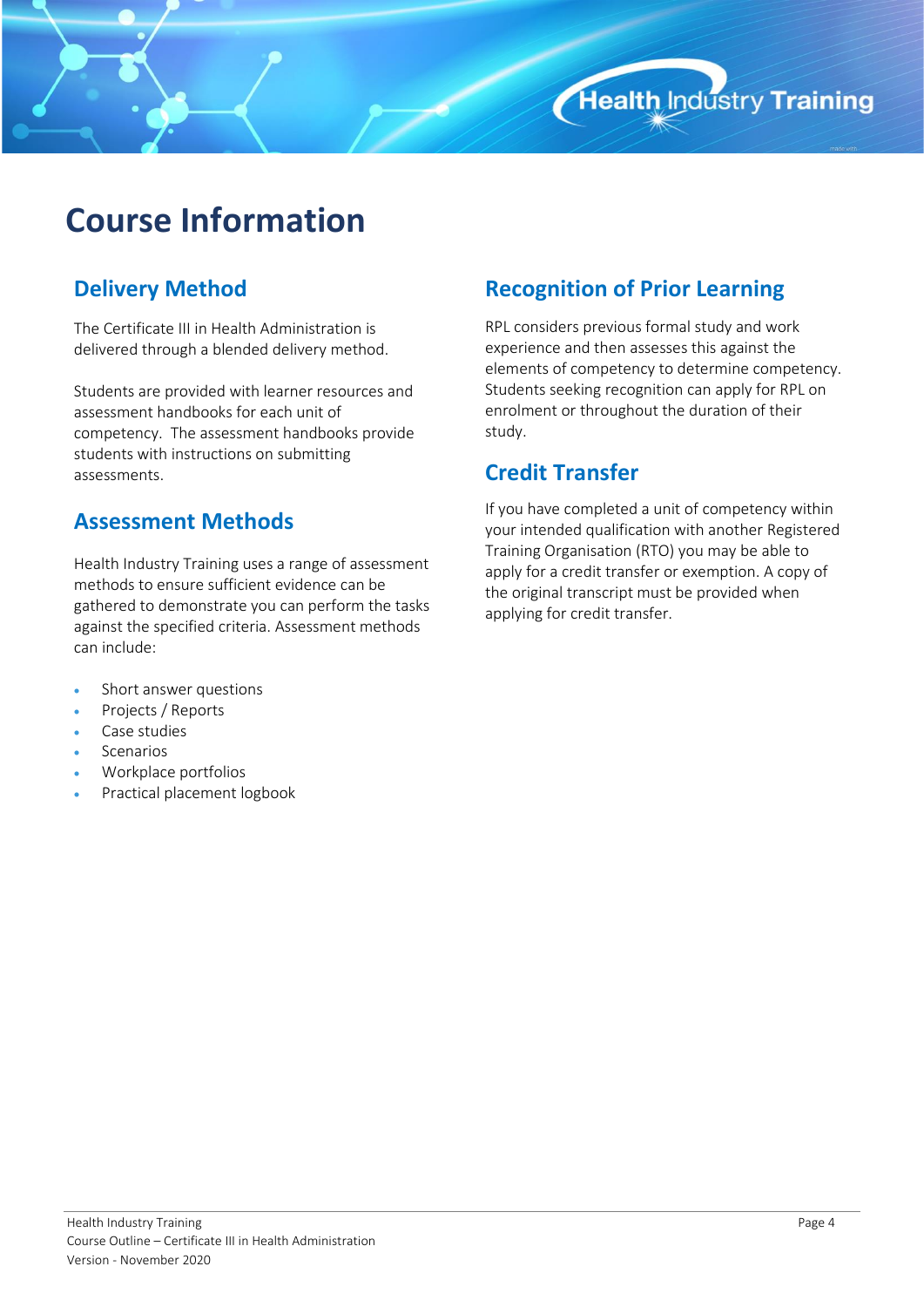### **Admission Requirements**

#### **Entry Requirements**

To enrol in the Certificate III in Health Administration it is anticipated that you will have completed year 10 or equivalent.

In addition, students are required to provide Health Industry Training with their Unique Student Identifier number.

#### **Minimum Age Requirements**

The minimum age for this course is 16 years old. If you are under 18 years of age your enrolment form must be signed by a parent or guardian.

#### **Literacy, Language, Numeracy (LLN) Requirements**

Students must have an adequate level of Language, Literacy and Numeracy skills (LLN). Entry into the course requires English proficiency to Year 10 level or equivalent. Students are able to test their LLN skills by completing an LLN test by emailing [info@healthindustrytraining.org.](mailto:info@healthindustrytraining.org)

### **Student Support**

Throughout your course with Health Industry Training, you will be provided with a range of support services depending on your individual needs.

Trainer support: You will be provided with a team of dedicated trainers who are there to support and guide you through. You may contact a trainer via phone and e-mail for assistance. Your main support trainer will also contact you on a regular basis to ensure you are on track to finish your qualification within your timeframe. Our professional trainers are there to ensure you have a successful learning journey.

In addition to your trainer, the administration team can provide you with support including your enrolment, changes to contact details or study plan, progress report and any issues you may encounter throughout your course.

Health Industry Training

#### **Peer support**

Health Industry Training appreciates that distance/online learning can be an isolated experience for some students. To assist with isolation all students have the option to be part of a Facebook peer support group. Peer support groups can be a positive experience where you can study with like-minded people, ask questions relating to your course and build friendships.

### **Course fees and Financial Support**

#### **Funding for Queensland residents**

Health Industry Training is proud to be a prequalified supplier for the Queensland Government, under the Certificate 3 Guarantee program. To be eligible for the Certificate 3 Guarantee funding, participants must not hold or be undertaking a Certificate III or higher qualification. Qualifications undertaken at school do not affect eligibility.

It is a requirement under the Queensland Government funding that all students contribute to the cost of training and assessment services. The fee may be paid on behalf of the student by a third party including an employer but cannot be paid or waived by Health Industry Training.

The contribution fee is different for students classed as concession and students classed as nonconcession.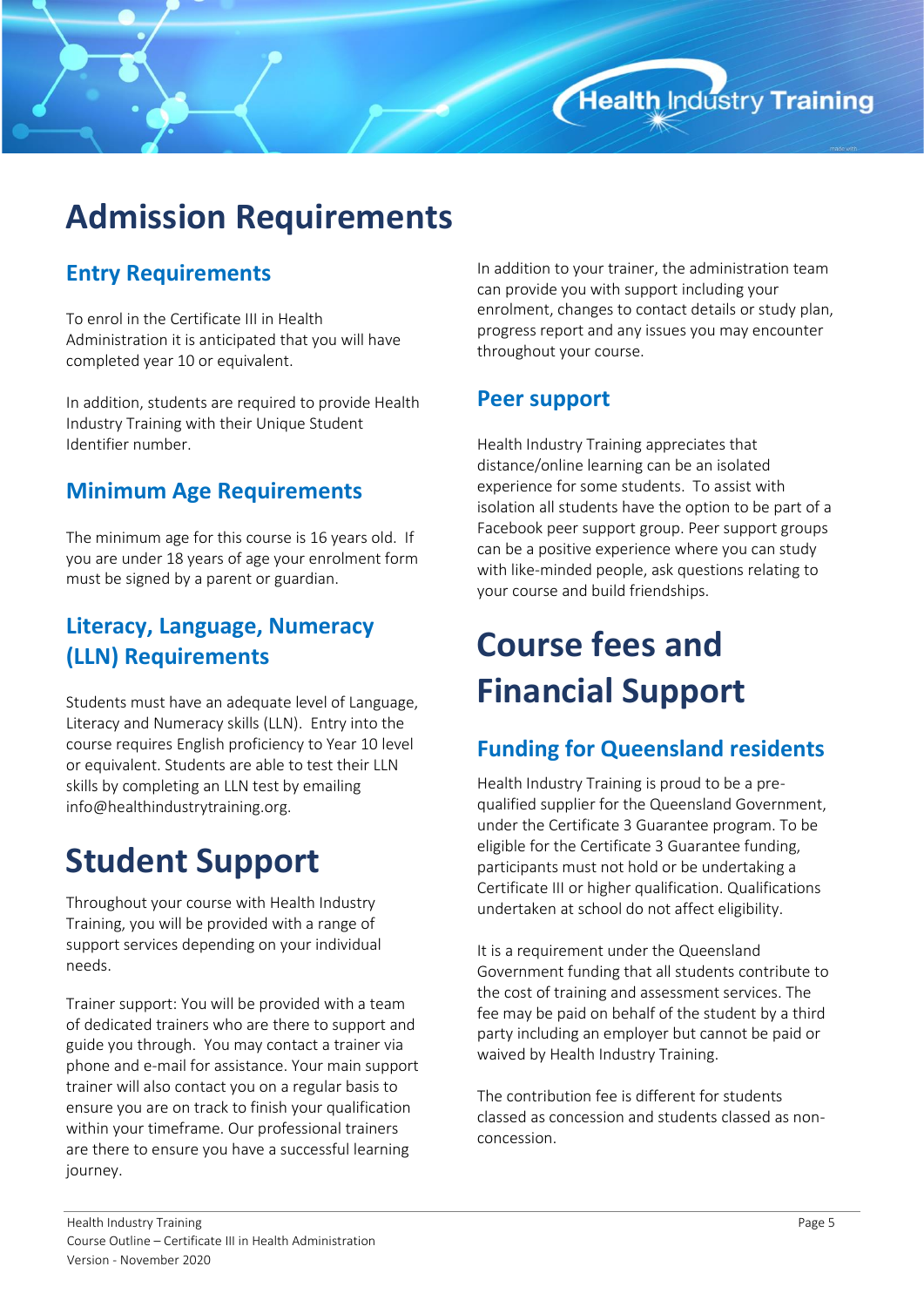

Concessional student status applies when:

- (a) the student holds a Health Care or Pensioner Concession Card issued under Commonwealth law, or is the partner or a dependant of a person who holds a Health Care or Pensioner Concession Card and is named on the card;
- (b) the student provides Health Industry Training with an official form under Commonwealth law confirming that the student, their partner or the person of whom the student is a dependant is entitled to concessions under a Health Care or Pensioner Concession Card;
- (c) the student is an Aboriginal or Torres Strait Islander;
- (d) the student is a school student and is enrolled in a VETiS program (may include young people in detention);
- (e) the student has a disability; or
- (f) the student is an adult prisoner.

Non-concessional student status applies if:

- (a) none of the above relates to the student status at the time of enrolment; or
- (b) the contribution fees are paid by a third-party including employer, or job network provider.

#### **Funding for South Australia residents**

Health Industry Training is proud to be a preferred supplier for the South Australia government's WorkReady initiative. You may be eligible for government subsidised training if you live or work in South Australia and you are:

- an Australian or New Zealand citizen
- a permanent Australian resident, or
- an eligible visa holder

and you are:

- 16 years or over and not enrolled at school, or
- 16 years or over, enrolled in school and undertaking training through the Training Guarantee for SACE Students (TGSS), or
- undertaking training through a training contract as an apprentice or trainee in an identified course

Eligible participants can access:

- one foundation skills course (if assessed to need it)
- up to five bridging units at every qualification level (if assessed to need them)
- unlimited priority courses.

To check your eligibility for funding visit <https://www.skills.sa.gov.au/subsidised-eligibility>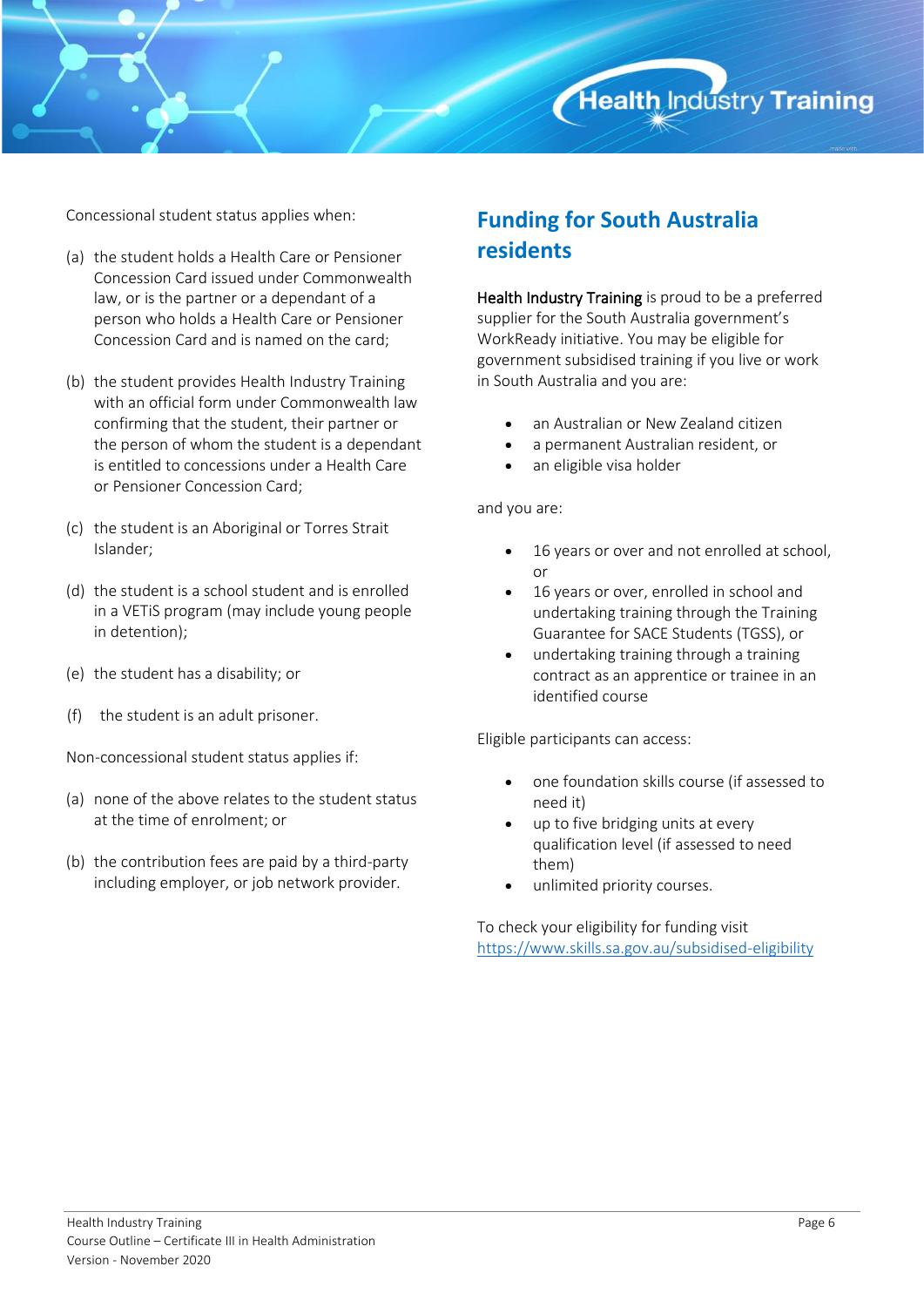#### **Traineeships**

Skilling South Australia provides subsidies towards the cost of training and assessment services for eligible Trainees and Apprentices. The program aims to assist people to get skills and qualifications to build careers and meet the workforce needs of industry through growth in Traineeships and Apprenticeships.

For more information on Skilling South Australia funding, please visit <https://www.skilling.sa.gov.au/>

Other States - This course is also available to be delivered as a traineeship in other states. Training is available for new and existing employees. Please contact your preferred apprenticeship centre to arrange sign up of your Traineeship.

#### **Fee-paying**

To assist students who are not eligible for funding, Health Industry Training offers financial assistance by allowing students to take advantage of our affordable payment plan options (weekly, fortnightly or monthly instalments) (see enrolment form for additional information)

Health Industry Training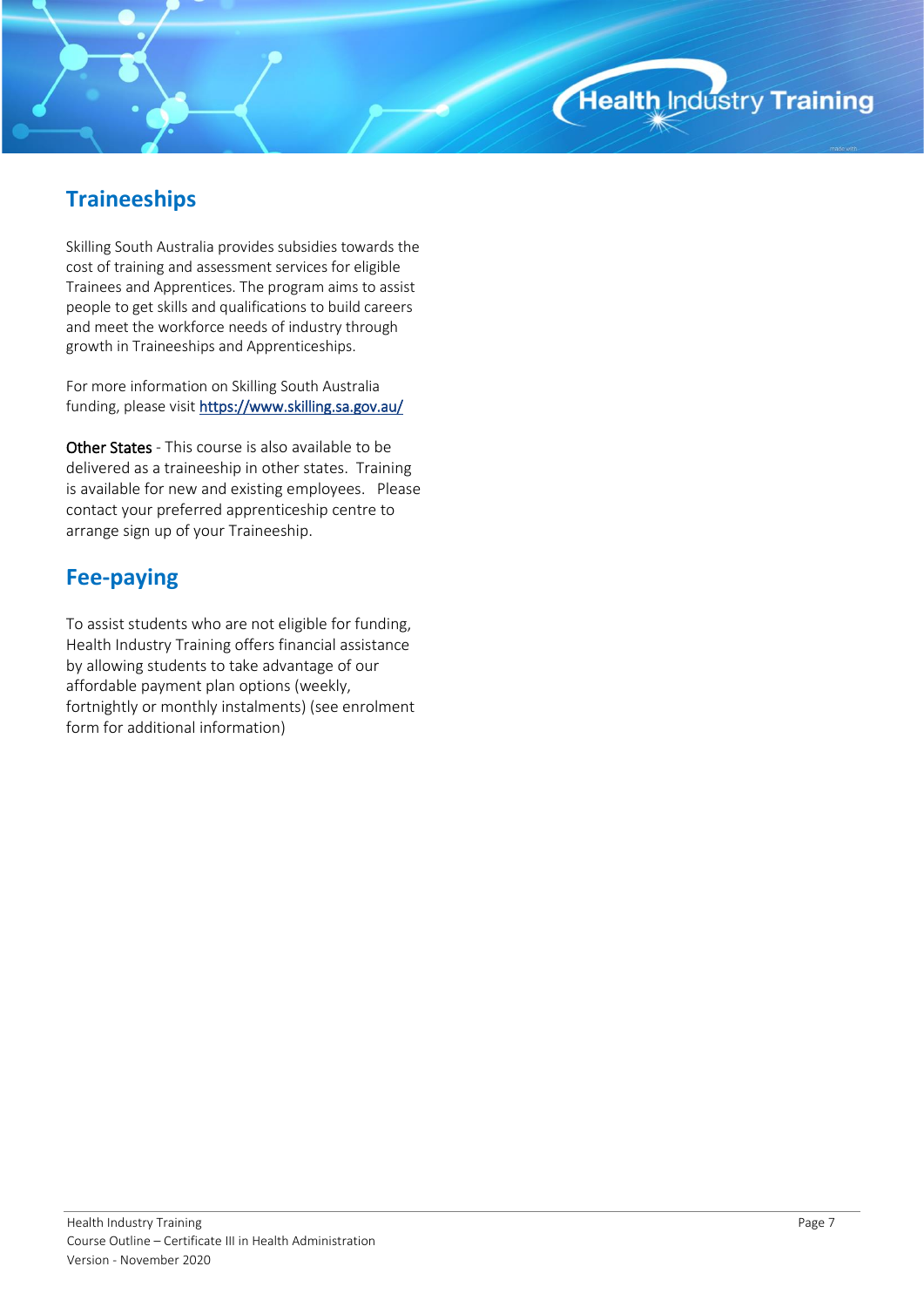### **Course Structure**

The Certificate III in Health Administration has been packaged to include:

13 units are required to be awarded the qualification including:

- 5 core units
- 8 elective units

The table below provides a list of the units of competencies offered by Health Industry Training

| Unit Code                                    | <b>Unit Title</b>                                                    | (Core/Elective) |
|----------------------------------------------|----------------------------------------------------------------------|-----------------|
| CHCCOM005                                    | Communicate and work in health or community services                 | Core            |
| BSBMED301                                    | Interpret and apply medical terminology appropriately                | Core            |
| CHCDIV001                                    | Work with diverse people                                             | Core            |
| HLTINF001                                    | Comply with infection prevention and control policies and procedures | Core            |
| HLTWHS001                                    | Participate in workplace health and safety                           | Core            |
| Eight (8) elective units are to be selected. |                                                                      |                 |
| BSBFIA301                                    | Maintain financial records                                           | Elective        |
| BSBFIA303                                    | Process accounts payable and receivable                              | Elective        |
| BSBFLM305                                    | Support operational plan                                             | Elective        |
| BSBFLM309                                    | Support continuous improvement systems and processes                 | Elective        |
| BSBINM301                                    | Organise workplace information                                       | Elective        |
| BSBMED302                                    | Prepare and process medical accounts                                 | Elective        |
| BSBMED303                                    | Maintain patient records                                             | Elective        |
| BSBRKG301                                    | Control records                                                      | Elective        |
| BSBRKG303                                    | Retrieve information from records                                    | Elective        |
| BSBCUS301                                    | Deliver and monitor a service to customers                           | Elective        |

Health Industry Training